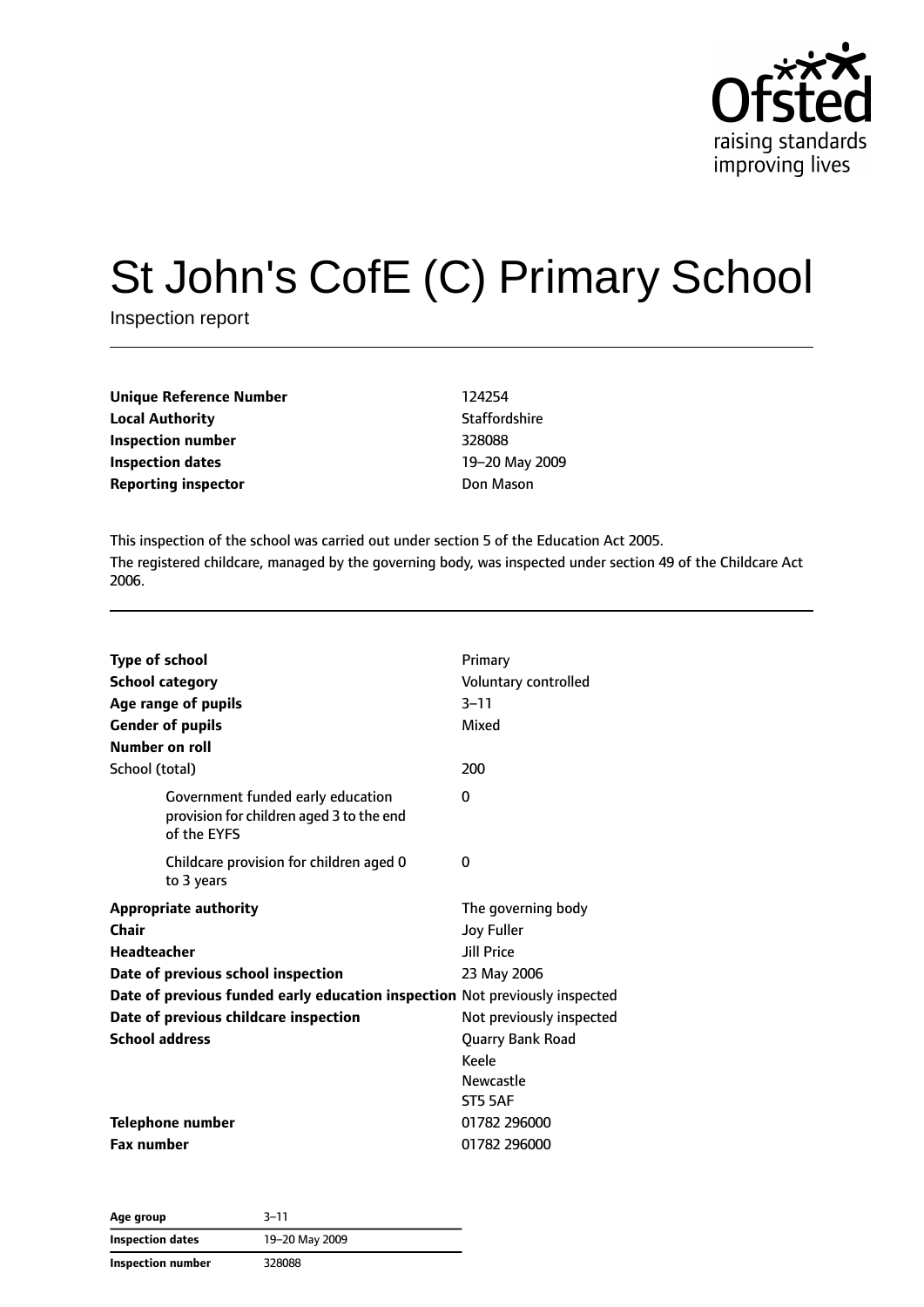.

<sup>©</sup> Crown copyright 2009

Website: www.ofsted.gov.uk

This document may be reproduced in whole or in part for non-commercial educational purposes, provided that the information quoted is reproduced without adaptation and the source and date of publication are stated.

Further copies of this report are obtainable from the school. Under the Education Act 2005, the school must provide a copy of this report free of charge to certain categories of people. A charge not exceeding the full cost of reproduction may be made for any other copies supplied.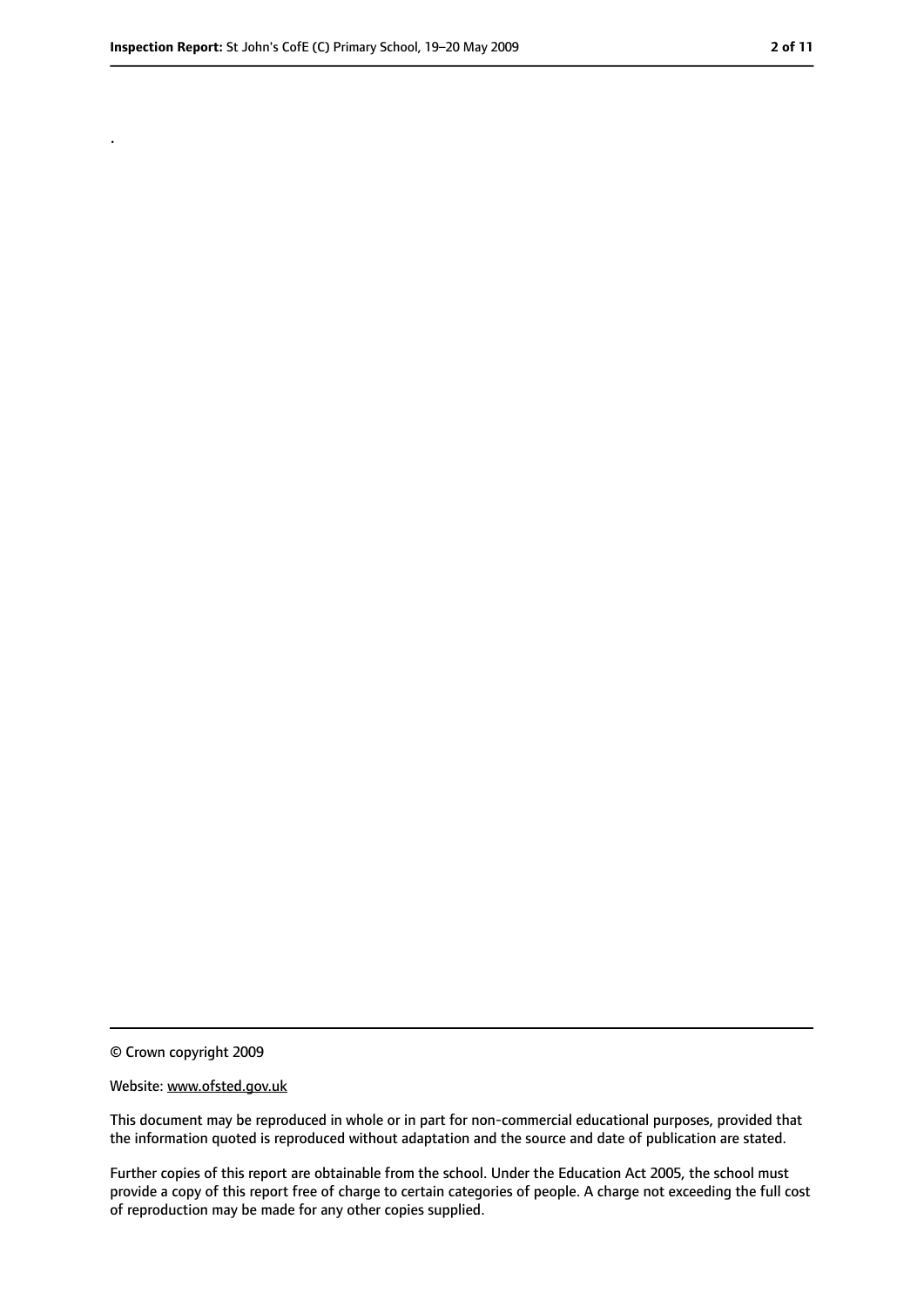# **Introduction**

The inspection was carried out by two additional inspectors.

#### **Description of the school**

Most pupils, in this smaller-than-average primary school, come from White British families. About a fifth come from a variety of minority ethnic backgrounds and approximately half of these speak English as an additional language. A small number are at an early stage of learning English. The proportion of pupils eligible for free school meals is well below average, as is the proportion of pupils with learning difficulties and/or disabilities. However, the proportion of each can vary considerably from one year group to another. Provision for children in the Early Years Foundation Stage is in the Reception Year and in the Nursery which is managed by the governors. Governors also manage a before- and after-school care club which includes children of this age group.

### **Key for inspection grades**

| Grade 1 | Outstanding  |
|---------|--------------|
| Grade 2 | Good         |
| Grade 3 | Satisfactory |
| Grade 4 | Inadequate   |
|         |              |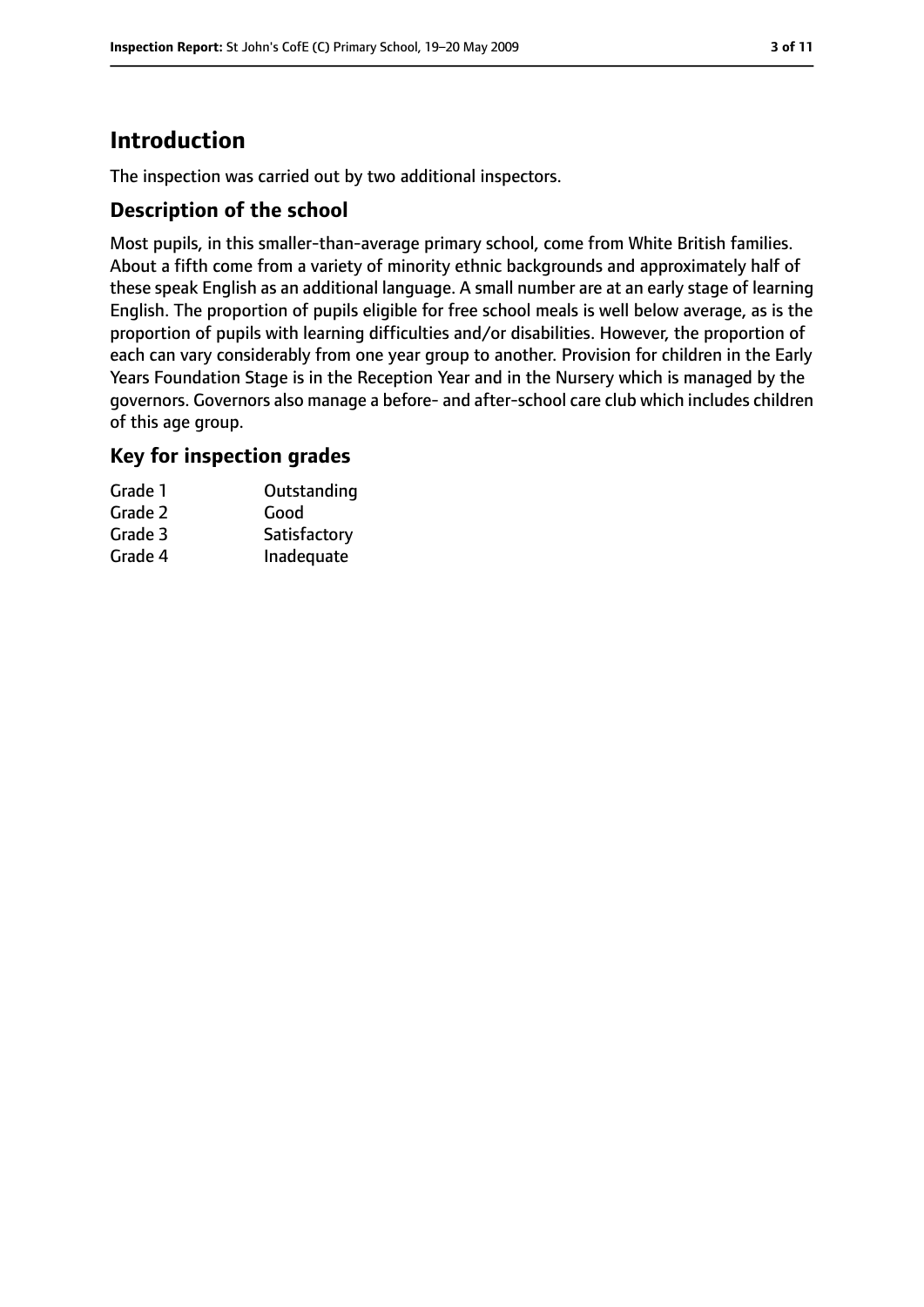# **Overall effectiveness of the school**

#### **Grade: 2**

This is a good school. Pupils' personal development and well-being and the curriculum have improved since the last inspection and are outstanding. The school's overall success is due to the strong leadership of the headteacher and deputy headteacher, supported by effective senior teachers and an enthusiastic team of staff. Overall, leadership and management are good, as is the school's capacity to make further improvements. Parents are overwhelmingly positive about the school, making comments such as, 'My children have thrived in the vibrant, family atmosphere of the school. As a family we feel privileged to have such a good school on our doorstep.' The pupils' outstanding personal development is reflected in their high levels of self-confidence and self-esteem and the way the pupils from a wide range of social and ethnic backgrounds get on well together in class and in the playground. Pupils feel secure, because of the high levels of care, guidance and support that the school provides. Through the work of the school council, taking on responsibilities in school and involvement with church and community activities, pupils make an outstanding contribution to the community.

Children's skills on entry to the Early Years Foundation Stage vary from year to year, but are generally above the levels found in children of this age. However, their writing skills are significantly lower than other aspects. The school's evidence shows that children make good progressin Nursery and in the Reception Year. They enter Year 1 with above average attainment in all areas, including writing, despite their varied starting points. Progress in Years 1 and 2 is good and standards at the end of Year 2 are well above average. This good progressis maintained in Years 3 to 6, and standards at the end of Year 6 are exceptionally high. This represents good achievement and is an improvement from the position two years ago when achievement in Years 3 to 6 was satisfactory.

The school is making greater use of its excellent systems for checking pupils' progress, especially to set more challenging targets and raise expectations of what pupils of all ability might achieve. Informal discussions about pupils' progress have recently been replaced by formal meetings in which senior staff talk to class teachers about the progress made by their pupils each term. Pupils with learning difficulties and/or disabilities are identified early and make similar progress to their peers because of the good support they receive. Good teaching throughout the school ensures that pupils make good progress. Teachers are making more rigorous use of their assessment information to set work which matches pupils' learning needs. However, the school accepts that there is more to be done in this area, particularly in ensuring that the most able pupils are continually challenged. The curriculum is outstanding in its overall impact on pupils' learning, personal development, well-being and enjoyment. The care, guidance and support provided for the pupils are good. Whilst the pastoral care pupils receive is extremely good, their academic guidance is satisfactory. Although the marking of the half-termly writing tasks is of high quality, informing pupils clearly about their achievements and how to improve, the quality of marking overall is satisfactory.

### **Effectiveness of the Early Years Foundation Stage**

#### **Grade: 2**

Good induction procedures, close involvement with parents and carers and careful attention to the children's needs, ensure that children enjoy their time at school and make good progress in their personal development and learning. In Nursery and Reception, a good balance exists between activities that are led by adults and those that the children choose for themselves.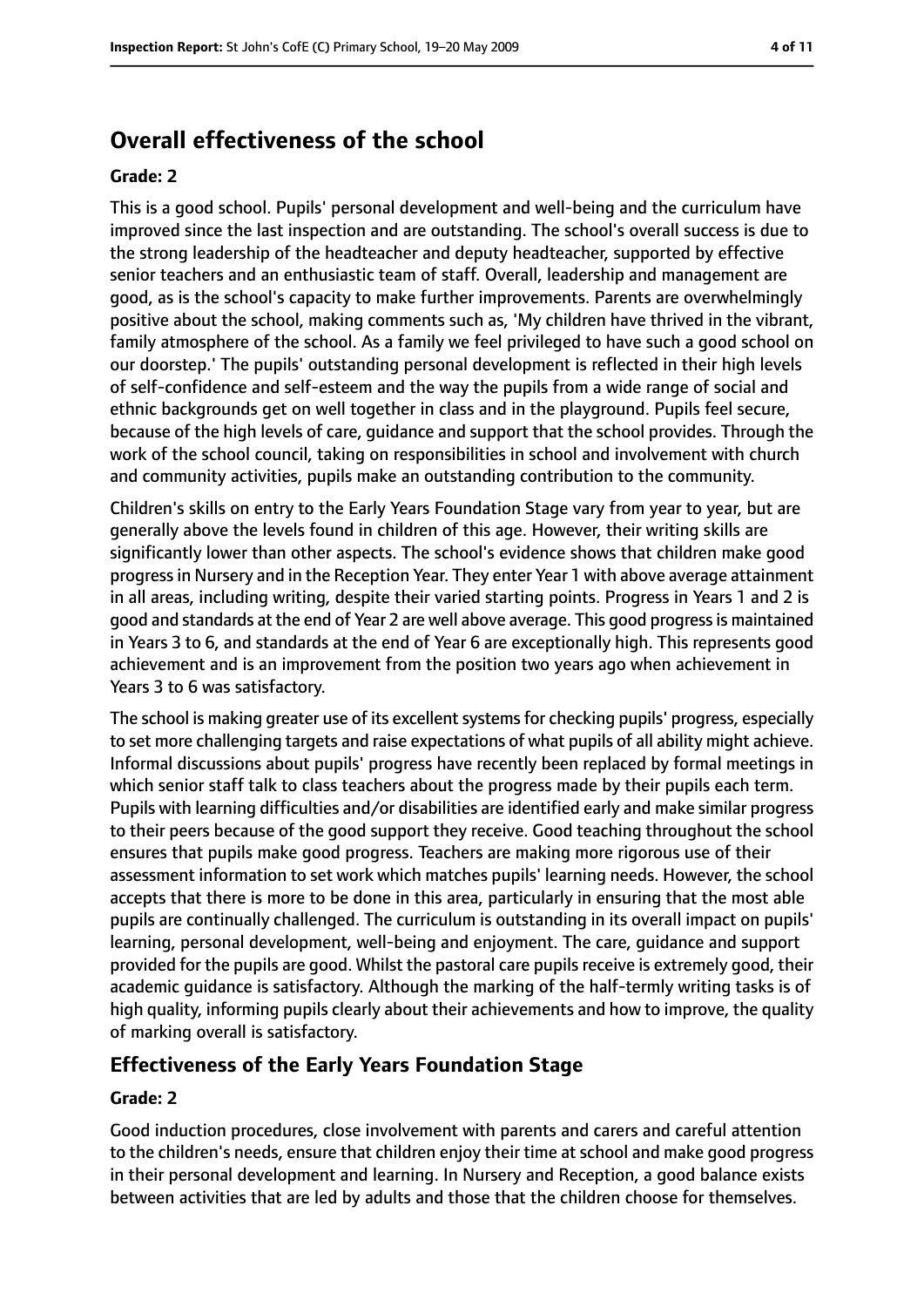Experienced staff interact well with the children, asking appropriate questions to develop the children's understanding and promote their speaking and listening skills. Provision is better inside than out. Children use the large equipment outside, but their development across all six areas of learning is restricted because of limited resources. The children's progress is carefully checked and the information used in the planning of teaching and activities. Leadership is good and the welfare of children is given thorough attention. The extended school provision for the small number of children of this age group who attend is good.

#### **What the school should do to improve further**

- Use assessment information more effectively to ensure that pupils of all abilities are challenged appropriately in all lessons.
- Improve the quality of academic guidance provided, building on the good practice seen in pupils' extended writing books.

# **Achievement and standards**

#### **Grade: 2**

In recent years, the national test results in Year 6 have risen from well above average to exceptionally high. During the same period, the progress made by pupils in Years 3 to 6 has improved from broadly satisfactory in 2006 to good in 2008. This improvement has been brought about by particularly effective teaching in Years 5 and 6 and more rigorous use of assessment information in all classes to raise expectations and ensure that pupils of all abilities make as much progress as possible. There is clear evidence to indicate that the improvement is sustainable. Most groups of pupils achieve equally well because those in danger of not meeting their increasingly challenging targets are identified early and provided with appropriate support. In some lessons, more able pupils do not always make as much progress as they are capable of. Pupils who are an early stage of learning English make rapid progress.

# **Personal development and well-being**

#### **Grade: 1**

Pupils' spiritual, moral, social and cultural development is outstanding. Their striking self-confidence is due to the fact that they feel extremely safe and valued. Their behaviour is exemplary. Pupils work and play together particularly well and understand that bullying and racist remarks are unacceptable. Their cultural awareness is very good and they are proud of the work they do to help children in a school in Ghana. The school council is particularly influential. Its members enjoy seeking the views of pupils and organising competitions to bring about school improvements. For example, they have recently checked pupils' physical education (PE) clothing for names and classes to encourage labelling of belongings, and have promoted World Book Day by advertising and making announcements in assembly. Pupils have an excellent understanding of healthy lifestyles, which is promoted by such events as their recent visit to the 'Cooking Bus' where a variety of healthy foods were prepared. It is also reflected in their enthusiastic participation in a wide variety of sporting activities. Attendance is good and pupils thoroughly enjoy their time at school. Exceptionally high standards in the basic skills and outstanding personal development ensure the pupils are very well prepared for the next stage in their education.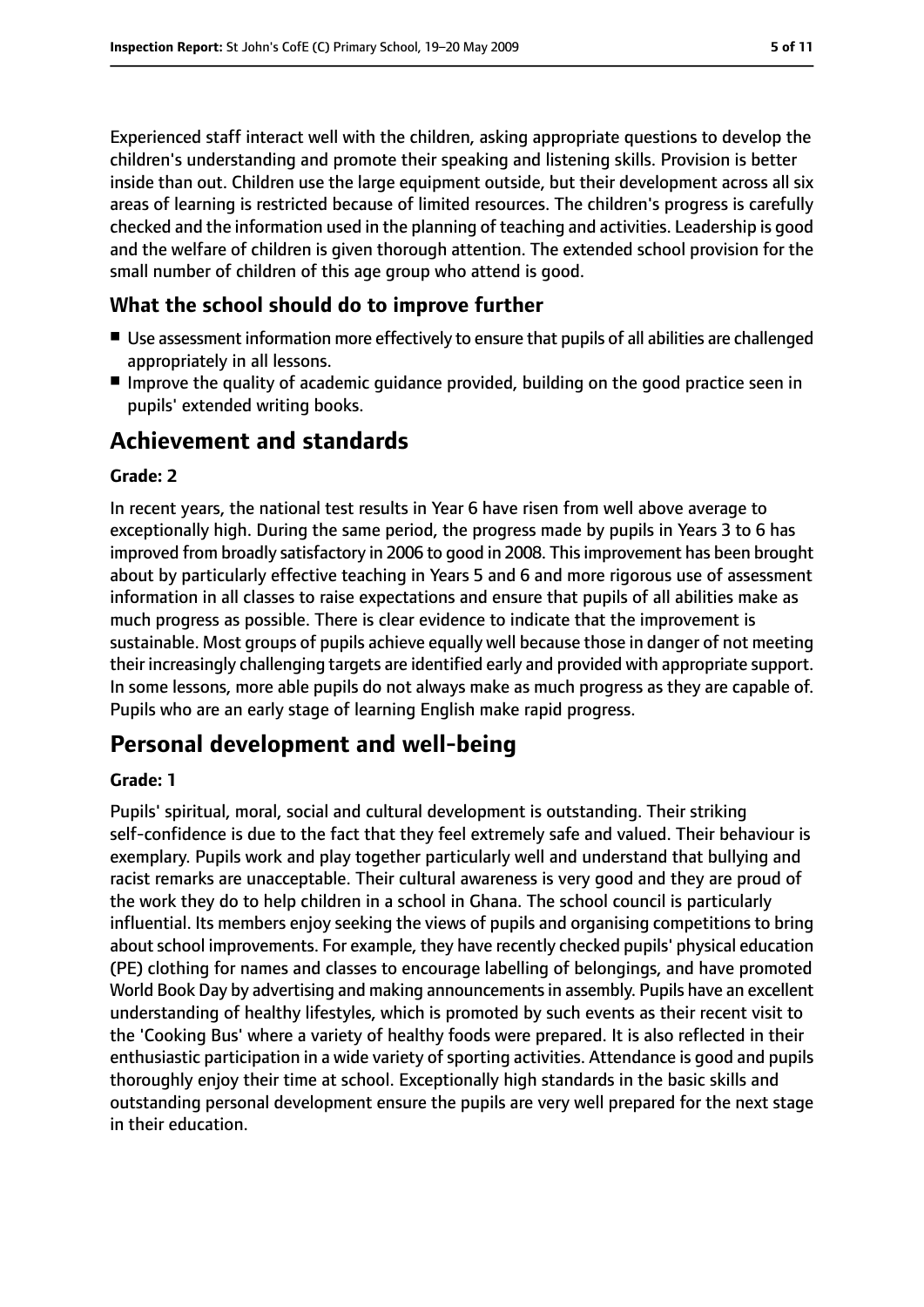# **Quality of provision**

# **Teaching and learning**

#### **Grade: 2**

Most teaching is at least good, ensuring that pupils make good progress throughout the school. Pupils say that they enjoy their lessons because the teachers make them interesting and fun. Teachers make good use of interactive whiteboards to enliven lessons and teaching assistants provide good support for less able pupils. Pupils particularly enjoy the practical activities in mathematics and science and feel that they make most progress when the work is challenging. In a particularly good Year 6 lesson, pupils carried out a demanding investigation related to Pythagoras' theorem. Less able pupils were fully involved because they were able to use paper shapes to test their ideas. In some lessons, however, pupils of different abilities are given the same task. This means that, on occasion, the more able pupils are not challenged sufficiently, because their interaction with the teacher is limited.

#### **Curriculum and other activities**

#### **Grade: 1**

The curriculum makes a strong contribution to pupils' progress in the basic skills and information and communication technology. Its overall impact is outstanding. The school is making excellent progress in developing a topic-based curriculum in which activities make interesting links between several subjects. The school has successfully identified opportunities to promote pupils' writing and numeracy skills in these topics. Well-planned lessons in personal, social and health education enhance pupils' excellent understanding of how to keep themselves healthy and safe. Curriculum enrichment is outstanding. Parents from a range of backgrounds visit the school regularly to help promote understanding of the diverse cultures represented in the school. For example, pupils have seen Japanese writing in practice and learnt Indian dances and African songs. The exploitation of these opportunities helps to give the school its inclusive, harmonious ethos. Pupils benefit from specialist teaching in music and PE, and the many attractive displays around the school are testament to the high quality art work they produce. The teaching of modern foreign languages is well established in the school and by the end of Year 6, pupils reach high standards for their age in French and German. The wide range of after-school clubs are well attended. The large school orchestra plays to a very high standard, performing in school and in local events. More able pupils benefit from a number of extra-curricular opportunities, including links with the science department at Keele University. The pupils who attend the after-school club are well provided for. They are safe and happy and enjoy a good range of activities inside and out.

#### **Care, guidance and support**

#### **Grade: 2**

Pupils are cared for extremely well in this inclusive, welcoming environment, but the academic guidance they receive is satisfactory. Policies to promote equality are fully implemented in practice. The school's close links with parents are promoted through the informative newsletter and curriculum information sent out each term. The school seeks support and advice, as necessary, from a wide range of outside agencies to promote pupils' well-being. The arrangements for safeguarding pupils meet requirements. Pupils undertake a key piece of writing each half-term which teachers assess in detail. The marking of this work gives pupils clear advice about their achievements and next steps in learning. Elsewhere, marking is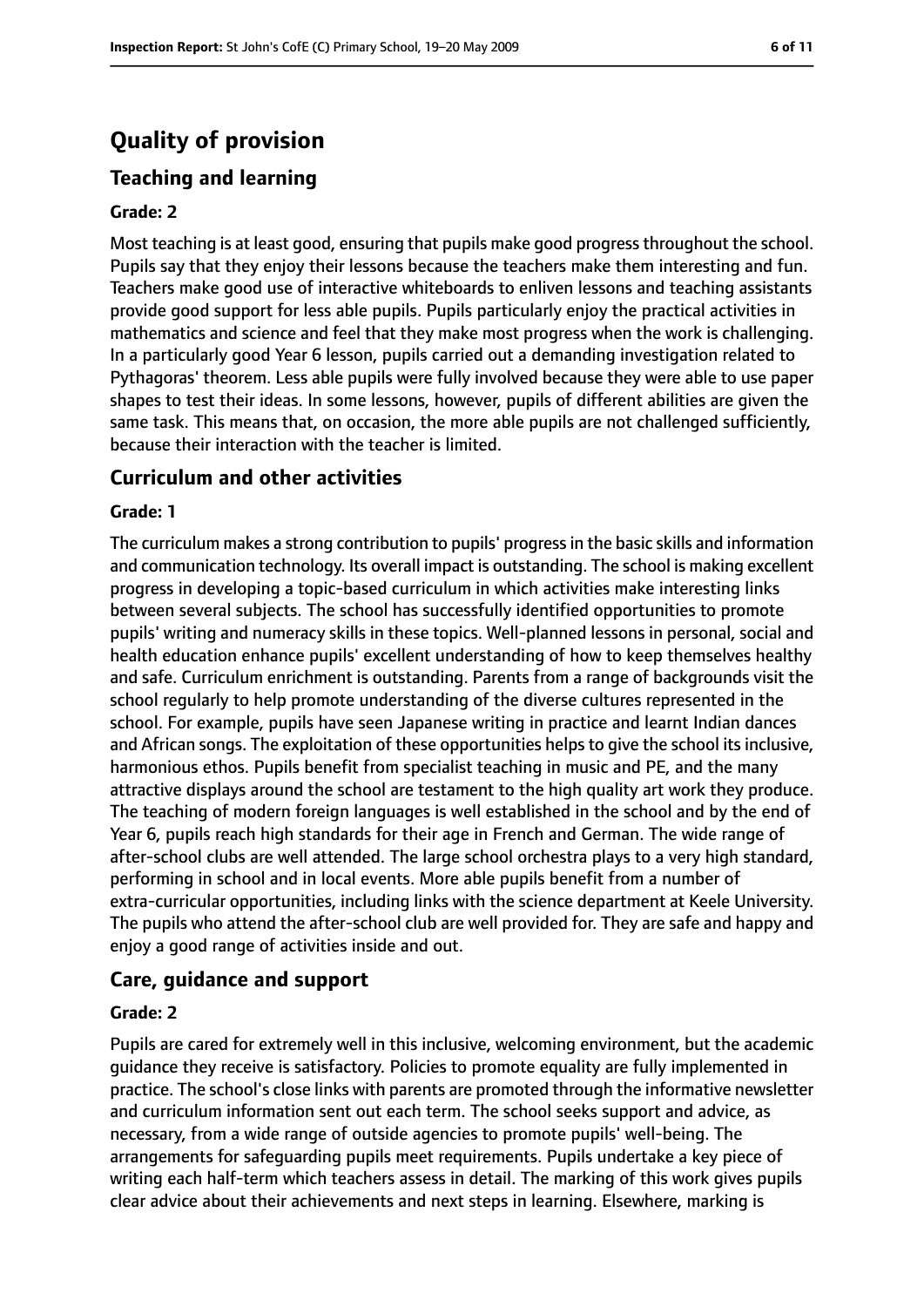satisfactory. Pupils have targets in English and mathematics, but these are sometimes too general in nature and their use is not embedded fully. As a result, their impact in helping pupils to improve their work is limited.

# **Leadership and management**

#### **Grade: 2**

A consequence of the strong leadership of the headteacher and deputy headteacher is that subject leaders are provided with the time and resources necessary to carry out their role effectively. Senior leaders are fully involved in the school's activities to check its own performance. They have a good understanding of the school's strengths and weaknesses and an effective plan of action is in place to bring about improvement. This improvement is being realised as senior staff make greater use of the school's excellent procedures for checking pupils' progress to set ambitious targets to raise their achievement even further. The school believes that pupils' achievement is outstanding, but recognises that this judgement is not supported by the school's test results and other evidence. It is also hampered by an absence of evidence to show that the oldest, most able pupils are consistently working at the highest levels. The school's contribution to community cohesion is good. It is very strong at the local level and the link with a school in Ghana is improving its satisfactory contribution at the national and global level. Governors are proud of the school. They provide strong support and a good level of challenge in their efforts to help the school to move forward.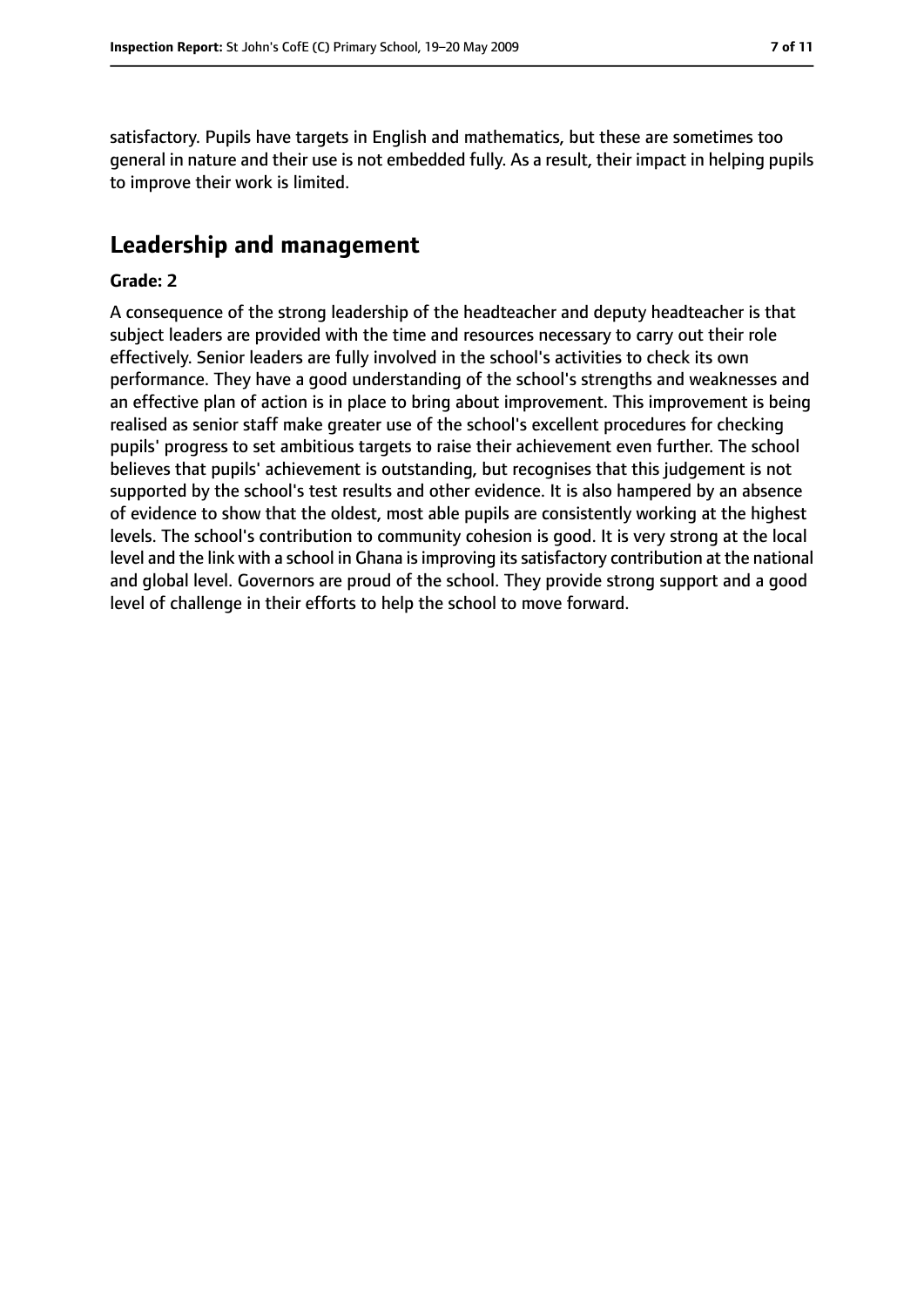**Any complaints about the inspection or the report should be made following the procedures set out in the guidance 'Complaints about school inspection', which is available from Ofsted's website: www.ofsted.gov.uk.**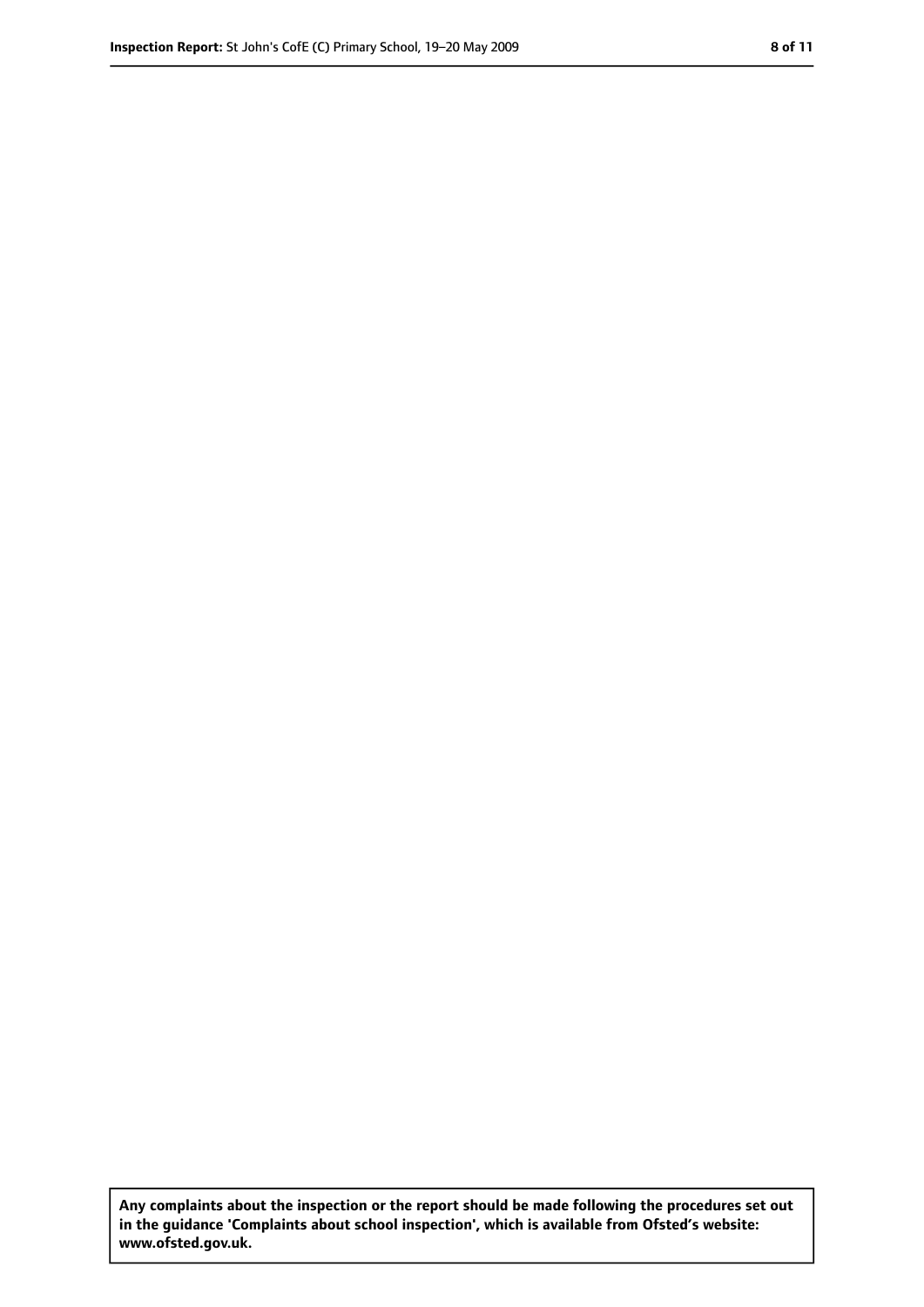# **Inspection judgements**

| Key to judgements: grade 1 is outstanding, grade 2 good, grade 3 satisfactory, and | School         |
|------------------------------------------------------------------------------------|----------------|
| grade 4 inadequate                                                                 | <b>Overall</b> |

#### **Overall effectiveness**

| How effective, efficient and inclusive is the provision of<br>education, integrated care and any extended services in meeting the<br>needs of learners? |     |
|---------------------------------------------------------------------------------------------------------------------------------------------------------|-----|
| Effective steps have been taken to promote improvement since the last<br>inspection                                                                     | Yes |
| How well does the school work in partnership with others to promote learners'<br>well being?                                                            |     |
| The capacity to make any necessary improvements                                                                                                         |     |

# **Effectiveness of the Early Years Foundation Stage**

| How effective is the provision in meeting the needs of children in the<br>EYFS?              |  |
|----------------------------------------------------------------------------------------------|--|
| How well do children in the EYFS achieve?                                                    |  |
| How good are the overall personal development and well-being of the children<br>in the EYFS? |  |
| How effectively are children in the EYFS helped to learn and develop?                        |  |
| How effectively is the welfare of children in the EYFS promoted?                             |  |
| How effectively is provision in the EYFS led and managed?                                    |  |

### **Achievement and standards**

| How well do learners achieve?                                                                               |  |
|-------------------------------------------------------------------------------------------------------------|--|
| The standards <sup>1</sup> reached by learners                                                              |  |
| How well learners make progress, taking account of any significant variations<br>between groups of learners |  |
| How well learners with learning difficulties and/or disabilities make progress                              |  |

#### **Annex A**

<sup>&</sup>lt;sup>1</sup>Grade 1 - Exceptionally and consistently high; Grade 2 - Generally above average with none significantly below average; Grade 3 - Broadly average to below average; Grade 4 - Exceptionally low.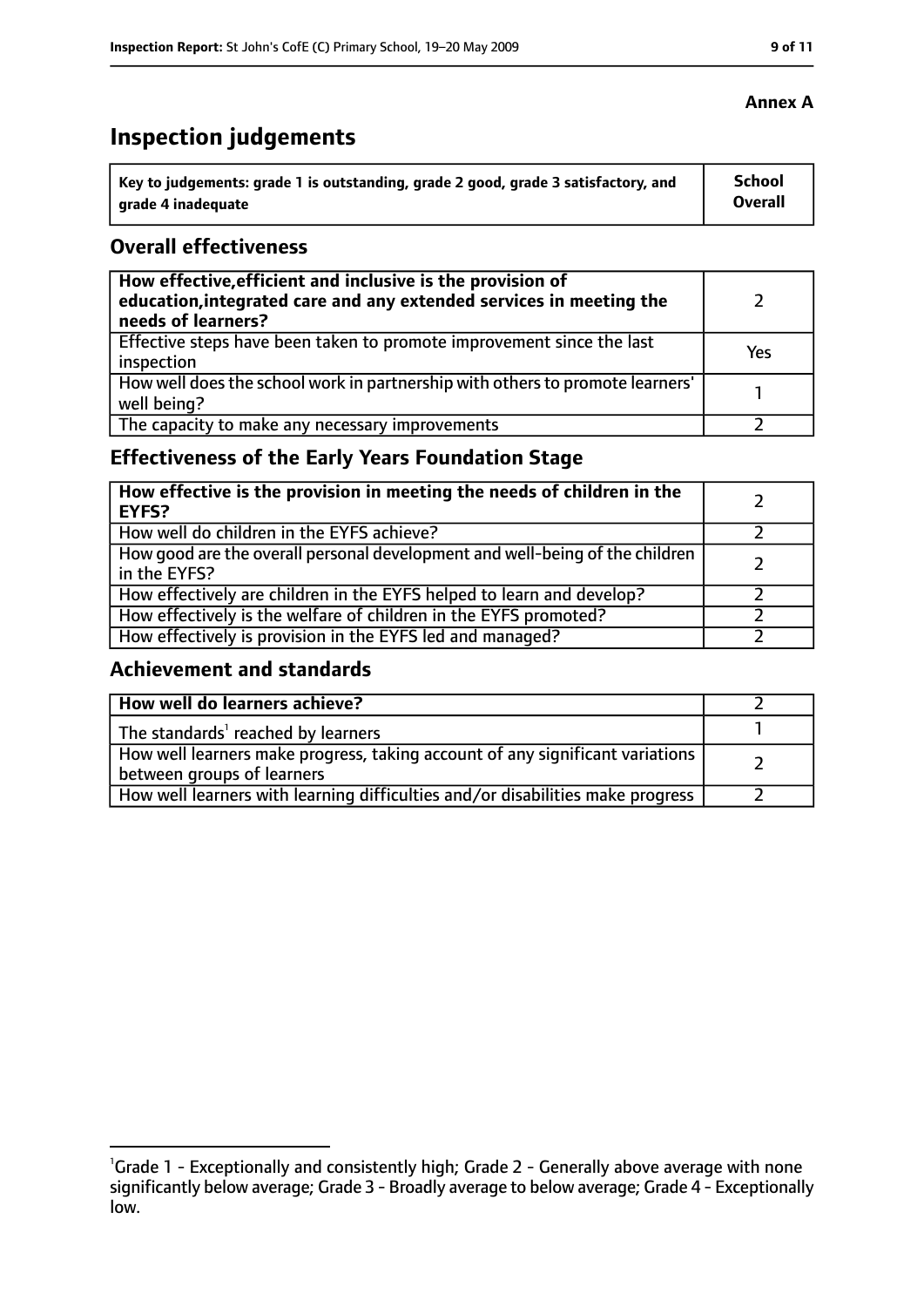# **Personal development and well-being**

| How good are the overall personal development and well-being of the<br>learners?                                 |  |
|------------------------------------------------------------------------------------------------------------------|--|
| The extent of learners' spiritual, moral, social and cultural development                                        |  |
| The extent to which learners adopt healthy lifestyles                                                            |  |
| The extent to which learners adopt safe practices                                                                |  |
| The extent to which learners enjoy their education                                                               |  |
| The attendance of learners                                                                                       |  |
| The behaviour of learners                                                                                        |  |
| The extent to which learners make a positive contribution to the community                                       |  |
| How well learners develop workplace and other skills that will contribute to<br>their future economic well-being |  |

# **The quality of provision**

| How effective are teaching and learning in meeting the full range of<br>learners' needs?              |  |
|-------------------------------------------------------------------------------------------------------|--|
| How well do the curriculum and other activities meet the range of needs and<br>interests of learners? |  |
| How well are learners cared for, quided and supported?                                                |  |

# **Leadership and management**

| How effective are leadership and management in raising achievement<br>and supporting all learners?                                              |     |
|-------------------------------------------------------------------------------------------------------------------------------------------------|-----|
| How effectively leaders and managers at all levels set clear direction leading<br>to improvement and promote high quality of care and education |     |
| How effectively leaders and managers use challenging targets to raise standards                                                                 |     |
| The effectiveness of the school's self-evaluation                                                                                               |     |
| How well equality of opportunity is promoted and discrimination eliminated                                                                      |     |
| How well does the school contribute to community cohesion?                                                                                      |     |
| How effectively and efficiently resources, including staff, are deployed to<br>achieve value for money                                          |     |
| The extent to which governors and other supervisory boards discharge their<br>responsibilities                                                  |     |
| Do procedures for safequarding learners meet current government<br>requirements?                                                                | Yes |
| Does this school require special measures?                                                                                                      | No  |
| Does this school require a notice to improve?                                                                                                   | No  |